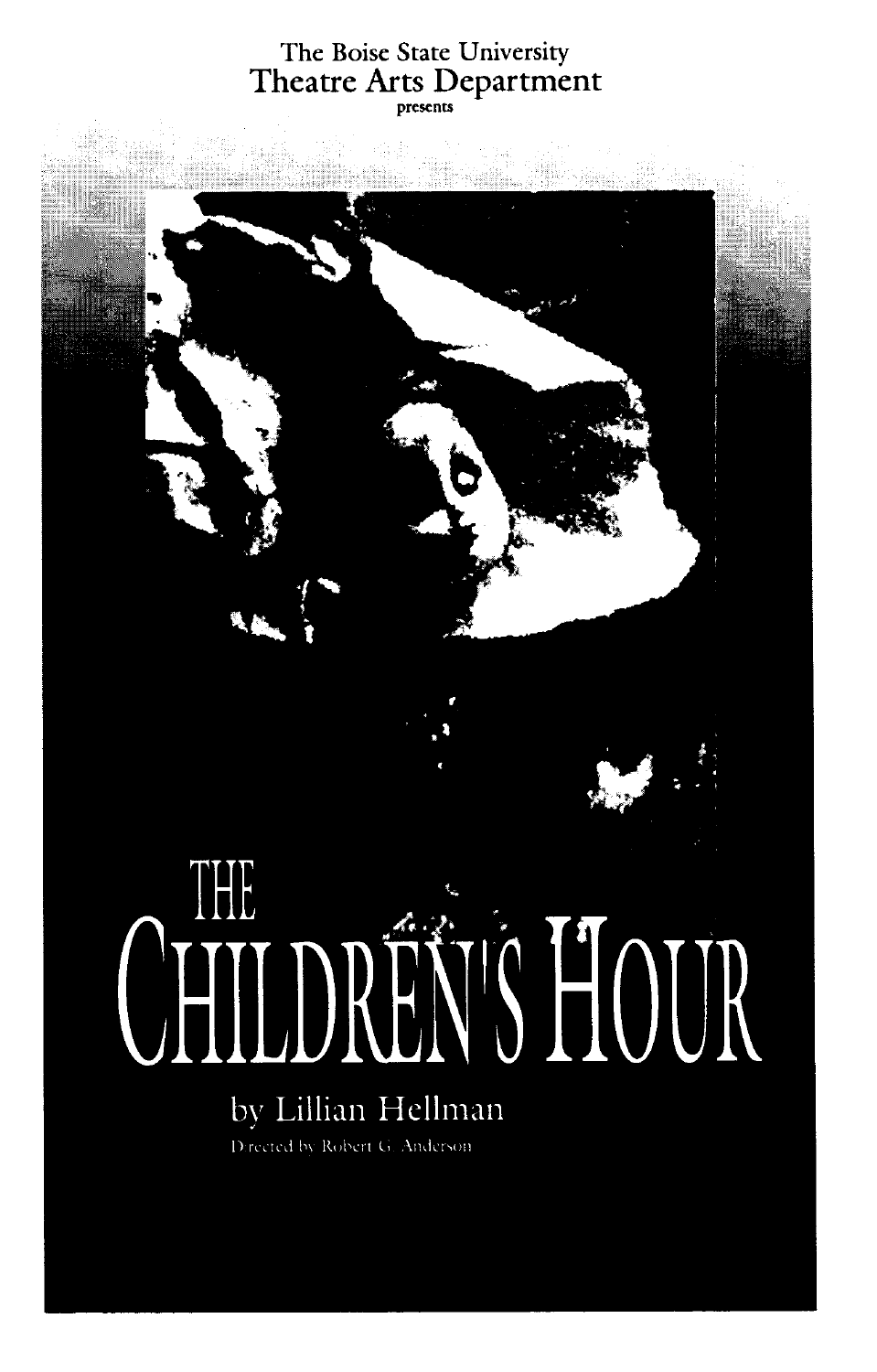## THE CHILDREN'S HOUR **BY** LILLIAN HELLMAN

DIRECTOR SET AND LIGHTING DESIGNER COSTUME DESIGNER SOUND DESIGNER PROPS MASTER DRAMATURG TECHNICAL DIRECTOR ASSISTANT DIRECTOR

ROBERT G. ANDERSON STEPHEN R. BUSS SYDNEY R. S. ANDERSON BRENT JOHNSON JASON LOWRY HELEN LOJEK MICHEAL BALTZELL **JENNA GLINE** 

#### **CAST**

(IN ORDER OF APPEARANCE)

**PEGGY CATHERINE** LOIS LILY MORTAR EVELYN HELEN ROSALIE JANET LESLIE MARY TILFORD KAREN WRIGHT MARTHA DOBIE DR. CARDIN AGATHA MRS. TILFORD THE GROCERY BOY

KIRSTEN A. KIESEL TONI MICHELLE RAYBORN JANE OLIPHANT KIMBERLEY BOESTER DONNA SELLE TAMI JO SHANK FELICIA ORA YBEAL STEPHANIE FELDTMAN SHANNON BISH **BOBBIFRANK** LAVELLE GARDNER MYRA MILLER R.K. WILLIAMS SHERI NOVAK REBECCA L. SHUSTER- CORDELL VIRGIL LEE ALLBERY

ACT 1-Living Room of the Wright-Dobie School (late afternoon) ACT 11-Living Room at Mrs. Tilford's (a few hours later) ACT III-Same as Act !-November

THERE WILL BE TWO TEN MINUTE INTERMISSIONS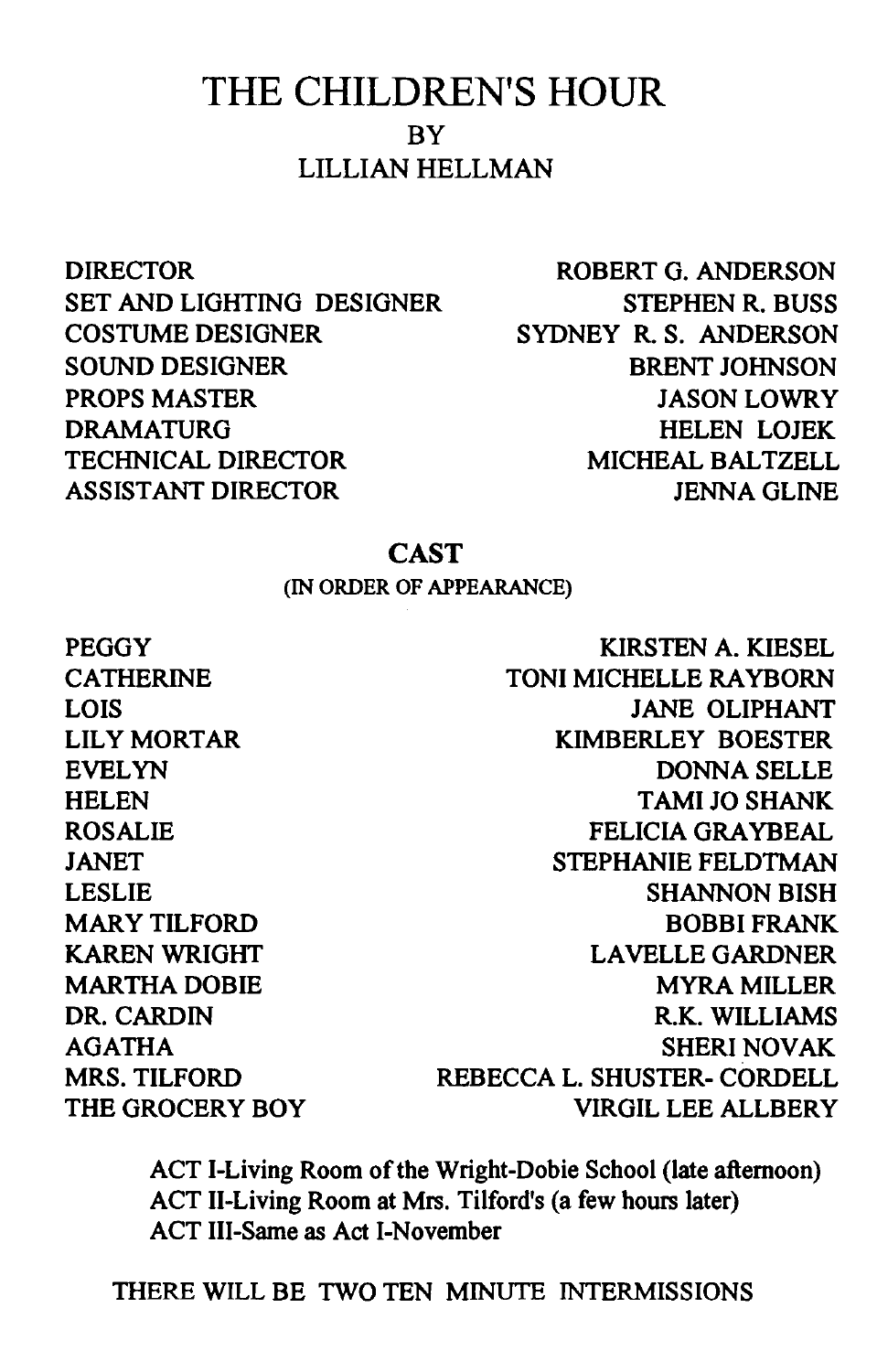*THE THEATRE SHOWS US .* .. *''ALL THAT WE ARE, ALL THAT WE WISH TO BE, AND ALL THAT WE DREAD TO BE"* 

-WILLIAM HAZLITT-

*THERE ARE NOT MANY SAFE WORDS ANYMORE .* ..

-KAREN IN "THE CHILDREN'S HOUR"-

*SINCE WHEN DO YOU HAVE TO AGREE WITH PEOPLE TO DEFEND ffiEM FROM INJUSTICE?* 

-SCOUNDREL TIME-

#### PRODUCTION CREW

STAGE MANAGER ARTISTIC ADVISOR (LIGHTING) MASTER ELECTRICIANS

SCENE SHOP ASSISTANT SOUND MIXER WARDROBE PROP RUNNING CREW

COSTUME SHOP ASSISTANT

COSTUME CREW

LIGHTING CREW STAFF HOUSE MANAGER **PUBLICITY** PUBLICITY ASSISTANT

JEFF LAWRENCE **ANN HOSTE** BRETT BATES RANDY DAVISON MATT TAYLOR BRENT JOHNSON KEA CHOURNOS BOB LACROIX JASON LOWRY LEE WOODS JENNY DEFOGGI RYAN BYBEE TA 117 STUDENTS TA 117 STUDENTS ED BRITT DR. CHARLES LAUTERBACH HARRIET ALMERICO

*WE WISH TO ACKNOWLEDGE AND THANK THE FOLLOWING PEOPLE AND ORGANIZATIONS FOR ALL THEIR HELP:* 

#### Nifty - 90's Antique Shop Lee Anne Garton Alex Marechal

PRESENTED BY SPECIAL ARRANGEMENT WITH DRAMATIST PLAY SERVICE

"THE CHILDREN'S HOUR" IS AN ASSOCIATE ENTRY IN THE ACTF COMPETI-TION